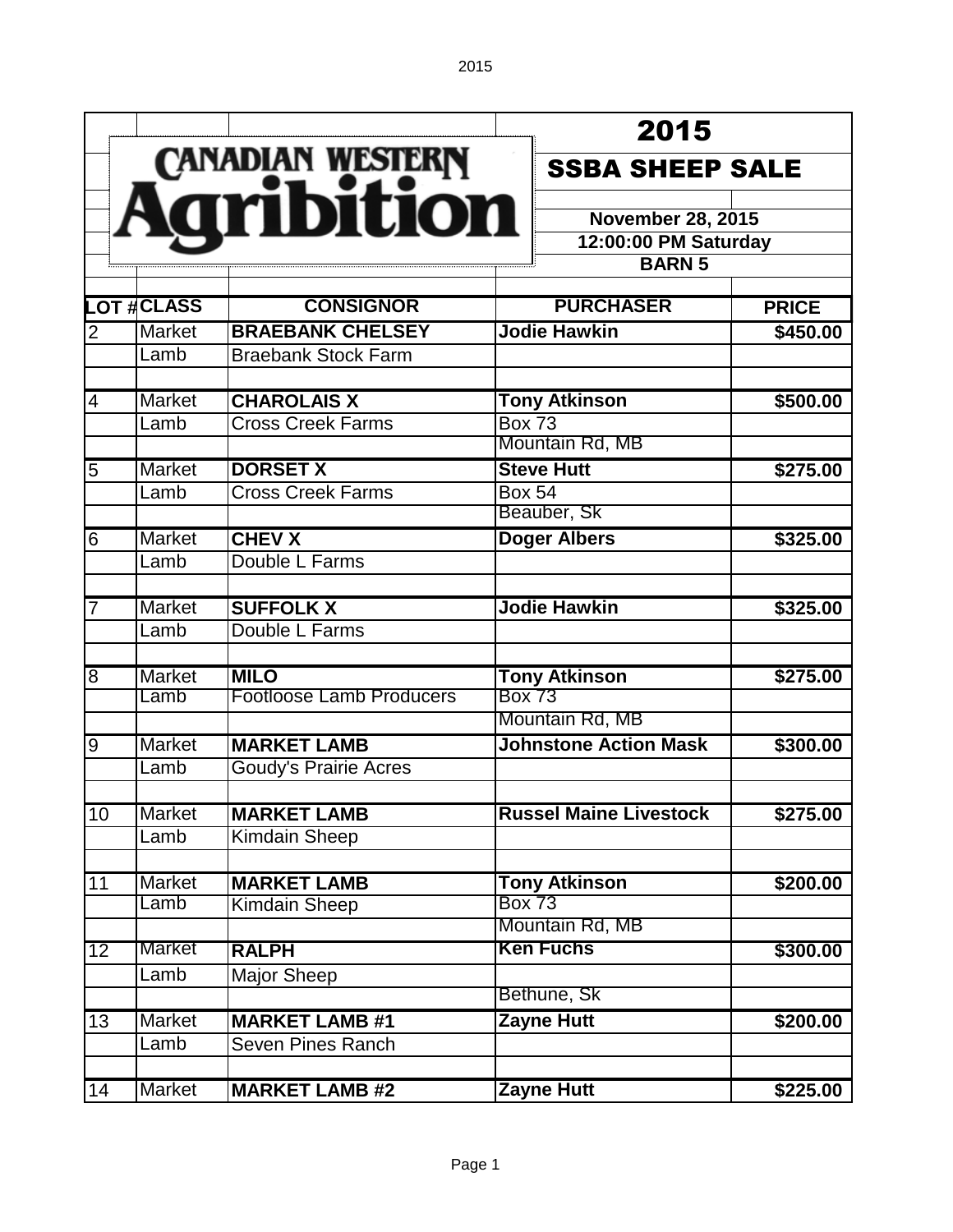|    | Lamb   | Seven Pines Ranch          |                                  |          |
|----|--------|----------------------------|----------------------------------|----------|
|    |        |                            |                                  |          |
| 17 | Market | <b>Market Lamb</b>         | <b>Steve Hutt</b>                | \$600.00 |
|    | Lamb   | <b>Ward Suffolks</b>       | <b>Box 54</b>                    |          |
|    |        |                            | Beaubier, Sk                     |          |
| 18 | Market | <b>WIENS LAMB</b>          | <b>Goudyls Prairie Acres</b>     | \$500.00 |
|    | Lamb   | <b>Wiens Hampshire's</b>   | <b>Box 112</b>                   |          |
|    |        |                            | Stoughton, Sk S0G 4R0            |          |
| 50 | Comm.  | <b>SOUTHDOWN X SUFFOLK</b> | <b>Tony Atkinson</b>             | \$500.00 |
|    | Ewe    | Furze Farms Ltd.           |                                  |          |
|    |        |                            | Brandon, Mb                      |          |
| 51 | Comm.  | <b>CHEV X</b>              | <b>Kim MacDougal</b>             | \$275.00 |
|    | Ewe    | Double L Farms             | <b>Box 10C RR1</b>               |          |
|    |        |                            | Regina, Sk                       |          |
| 52 | Comm.  | 000C                       | <b>Tony Atkinson</b>             | \$250.00 |
|    | Ewe    | <b>Bare Hills Dorets</b>   |                                  |          |
|    |        |                            | Brandon, Mb                      |          |
| 53 | Comm.  | <b>LAKELAND 574C</b>       | <b>Anita Lysons</b>              | \$325.00 |
|    | Ewe    | <b>Lakeland College</b>    |                                  |          |
|    |        |                            | Wainright, Ab                    |          |
| 54 | Comm.  | <b>JACKPOT EWE LAMB #1</b> | <b>Zayne Hutt</b>                | \$200.00 |
|    | Ewe    | <b>Seven Pines Ranch</b>   | <b>Box 55</b>                    |          |
|    |        |                            |                                  |          |
| 55 | Comm.  | <b>NCC CROSS</b>           | <b>Steve Hutt</b>                | \$225.00 |
|    | Ewe    | <b>Cross Creek Farms</b>   |                                  |          |
|    |        |                            | <b>Beaubier, Sk</b>              |          |
| 56 | Comm.  | <b>LAKELAND 64C</b>        | <b>Anita Lysons</b>              | \$300.00 |
|    | Ewe    | <b>Lakeland College</b>    |                                  |          |
|    |        |                            | Wainright, Ab                    |          |
| 57 | Comm.  | <b>SPECS</b>               | <b>Stacy &amp; Hayley Murray</b> | \$275.00 |
|    | Ewe    | Kimdain Sheep              | Box 1825                         |          |
|    |        |                            | Maple Creek, Sk                  |          |
| 58 | Comm.  | <b>CHEV X</b>              | <b>Rhonda Heinrichs</b>          | \$300.00 |
|    | Ewe    | Double L Farms             | Box 339                          |          |
|    |        |                            | Chaplin, Sk SOH 0V0              |          |
| 59 | Comm.  | 11C                        | <b>Ken Fuchs</b>                 | \$225.00 |
|    | Ewe    | Pam Kish                   |                                  |          |
|    |        |                            | Bethune, Sk                      |          |
| 60 | Comm.  | <b>JACKPOT EWE LAMB #2</b> | <b>Beethan Lewis</b>             | \$400.00 |
|    | Ewe    | <b>Seven Pines Ranch</b>   | GD                               |          |
|    |        |                            | Kirkelia, Mb R0M 1A0             |          |
| 61 | Comm.  | <b>WHAT'S PRIDE</b>        | <b>Zayne Hutt</b>                | \$250.00 |
|    | Ewe    | <b>Kimdain Sheep</b>       |                                  |          |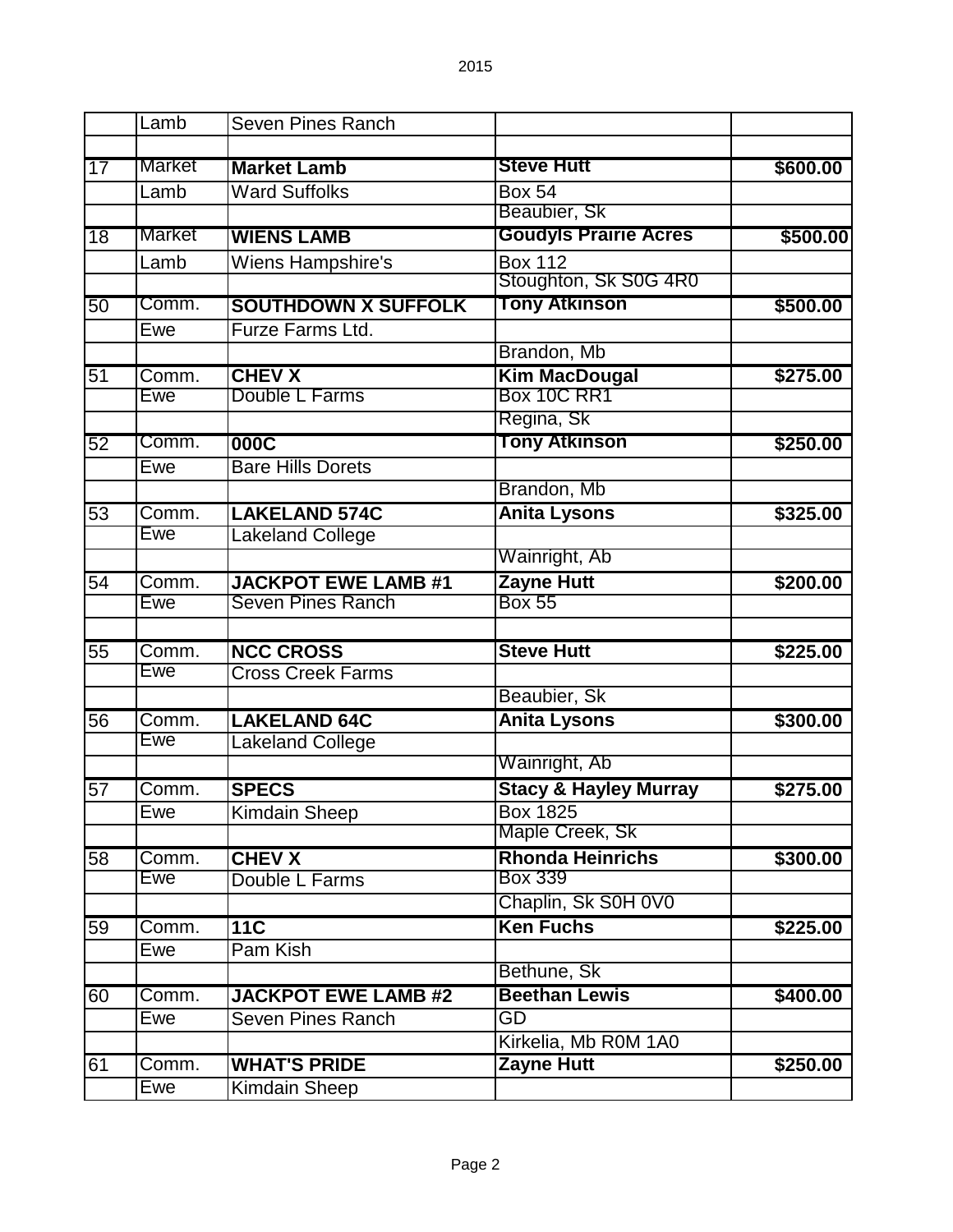| $\overline{20}$ | Pen      | <b>Pen of 2 Comm Ewe Lambs</b> | <b>Stacy &amp; Hayley Murray</b> | \$600.00   |  |
|-----------------|----------|--------------------------------|----------------------------------|------------|--|
|                 |          | Double L Farms                 | <b>Box 1825</b>                  |            |  |
|                 |          |                                | Maple Creek, Sk                  |            |  |
| $\overline{21}$ | Pen      | <b>Pen of 2 Comm Ewe Lambs</b> | <b>Carter Fettes</b>             | \$800.00   |  |
|                 |          | <b>Furze Farms Ltd</b>         | Box 2695                         |            |  |
|                 |          |                                | Melfort, Sk S0E 1Av              |            |  |
| $\overline{22}$ | Pen      | <b>Pen of 2 Comm Ewe Lambs</b> | <b>Steve Hutt</b>                | \$550.00   |  |
|                 |          | Double L Farms                 |                                  |            |  |
|                 |          |                                |                                  |            |  |
| $\overline{30}$ | Pen      | <b>Pen of 3 Comm Ewe Lambs</b> | <b>Eric Nordick</b>              | \$975.00   |  |
|                 |          | <b>Bare Hills Dorest</b>       | Box 647                          |            |  |
|                 |          |                                | Watson, Sk S0K 4V0               |            |  |
| $\overline{31}$ | Pen      | <b>Pen of 3 Comm Ewe Lambs</b> | <b>Zayne Hutt</b>                | \$400.00   |  |
|                 |          | <b>Seven Pines Ranch</b>       |                                  |            |  |
|                 |          |                                |                                  |            |  |
| $\overline{32}$ | Pen      | Pen of 3 Comm Ewe Lambs        | <b>Double L Farms</b>            | \$1,050.00 |  |
|                 |          | Lakeland College               | <b>Box 127</b>                   |            |  |
|                 |          |                                | Fox Valley, Sk                   |            |  |
| $\overline{33}$ | Pen      | <b>Pen of 3 Comm Ewe Lambs</b> | <b>Kim MacDougal</b>             | \$675.00   |  |
|                 |          | <b>Cross Creek Farms</b>       |                                  |            |  |
|                 |          |                                |                                  |            |  |
| $\overline{34}$ | Pen      | <b>Pen of 3 Comm Ewe Lambs</b> | <b>Double L Farms</b>            | \$975.00   |  |
|                 |          | <b>Kimdain Sheep</b>           | <b>Box 127</b>                   |            |  |
|                 |          |                                | Fox Valley, Sk                   |            |  |
| $\overline{35}$ | Pen      | <b>Pen of 3 Comm Ewe Lambs</b> | <b>Kim MacDougall</b>            | \$525.00   |  |
|                 |          | <b>Seven Pines Ranch</b>       |                                  |            |  |
|                 |          |                                |                                  |            |  |
| $\overline{36}$ | Pen      | <b>Pen of 3 Comm Ewe Lambs</b> | <b>Rhonda Heinrich</b>           | \$600.00   |  |
|                 |          | Georgella Farms                | <b>Box 339</b>                   |            |  |
|                 |          |                                | Chaplin, Sk                      |            |  |
| 37              | Pen      | Pen of 3 Comm Ewe Lambs        | <b>Tom Schmidt</b>               | \$825.00   |  |
|                 |          | <b>Kimdain Sheep</b>           | <b>Box 243</b>                   |            |  |
|                 |          |                                | Earl Grey, Sk                    |            |  |
| $\overline{38}$ | Pen      | <b>Pen of 3 Comm Ewe Lambs</b> | Rhonda Heinrich                  | \$900.00   |  |
|                 |          | Double L Farms                 | <b>Box 339</b>                   |            |  |
|                 |          |                                | Chaplin, Sk                      |            |  |
| 110             | Purebred | <b>LAKELAND 703C</b>           | <b>Patric Lyster</b>             | \$450.00   |  |
|                 | Ewe      | Lakeland College               | <b>Box 243</b>                   |            |  |
|                 |          |                                | Halkirk, Ab                      |            |  |
| 111             | Purebred | <b>Braebank Charm</b>          | <b>Matt Govan</b>                | \$450.00   |  |
|                 | Ewe      | <b>Braebank Stock Farm</b>     | <b>Box 204</b>                   |            |  |
|                 |          |                                |                                  |            |  |

Englelfeild, Sk S0K 1N0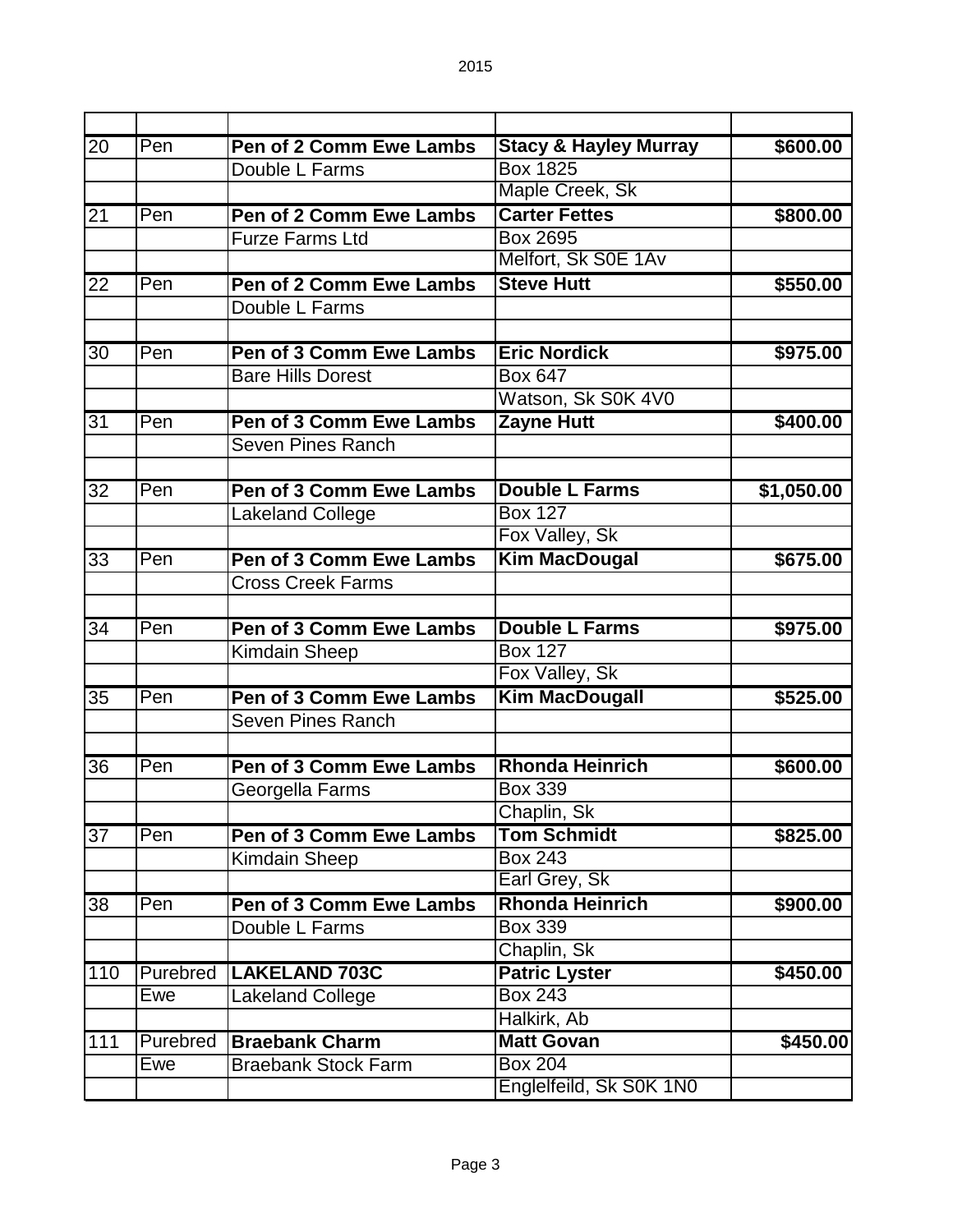| $\overline{1}20$ |          | <b>Purebred Braebank Stock Cora</b> | <b>Glen Peutent</b>     | \$400.00   |
|------------------|----------|-------------------------------------|-------------------------|------------|
|                  | Ewe      | <b>Braebank Stock Farm</b>          | <b>Box 1106</b>         |            |
|                  |          |                                     | Assinibione, Sk         |            |
| 121              | Purebred | <b>Lakeland 591C</b>                | <b>Julie Dimler</b>     | \$450.00   |
|                  | Ewe      | Lakeland College                    | <b>Box 904</b>          |            |
|                  |          |                                     | Grenfell, Sk S0G 2B0    |            |
| 122              | Purebred | <b>Breabank Constrance</b>          | <b>Greg Tanner</b>      | \$300.00   |
|                  | Ewe      | <b>Braebank Stock Farm</b>          | <b>Box 1838</b>         |            |
|                  |          |                                     | Moose Jaw, Sk           |            |
| 123              |          | Purebred   Lakeland 620C            | <b>Greg Tanner</b>      | \$300.00   |
|                  | Ewe      | <b>Lakeland College</b>             | <b>Box 1838</b>         |            |
|                  |          |                                     | Moose Jaw, Sk           |            |
| 124              | Purebred | <b>Cross Creek Champagne</b>        | <b>Bonnie Tweedie</b>   | \$425.00   |
|                  | Ewe      | <b>Cross Creek Farms</b>            | <b>Box 463</b>          |            |
|                  |          |                                     | Delisle, Sk             |            |
| 125              | Purebred | <b>Prairie Rose 59C</b>             | <b>Glen Peutent</b>     | \$600.00   |
|                  | Ewe      | <b>Prairie Rose Dorests</b>         |                         |            |
|                  |          |                                     |                         |            |
| 132              | Purebred | <b>PRK15C</b>                       | <b>Joe Frasz</b>        | \$275.00   |
|                  | Ewe      | Pam Kish                            | <b>Box 448</b>          |            |
|                  |          |                                     | Wolsey, Sk S0G 4H0      |            |
| 134              |          | Purebred JJCM C100                  | <b>Wayne Shyvers</b>    | \$725.00   |
|                  | Ewe      | <b>Mish Katahdins</b>               | <b>Box 587</b>          |            |
|                  |          |                                     | Hudson Bay, Sk          |            |
| 135              | Purebred | JJCM c124                           | <b>Wayne Shyvers</b>    | \$725.00   |
|                  | Ewe      | <b>Mish Katahdins</b>               | <b>Box 587</b>          |            |
|                  |          |                                     | Hudson Bay, Sk          |            |
| 140              | Purebred | <b>7P Carberry 11C</b>              | <b>Steve Hutt</b>       | \$375.00   |
|                  | Ewe      | Seven Pines Ranch                   | <b>Box 54</b>           |            |
|                  |          |                                     | Beaubier, Sk S0C 0H0    |            |
|                  |          | 141 Purebred 7P Neepawa 16C         | <b>Steve Hutt</b>       | \$350.00   |
|                  | Ewe      | Seven Pines Ranch                   | <b>Box 54</b>           |            |
|                  |          |                                     | Beaubier, Sk S0C 0H0    |            |
| 200              | Purebred | <b>Zubot Farms 87A</b>              | <b>Tony Atkinson</b>    | \$600.00   |
|                  | Ram      | <b>Ward Suffolks</b>                |                         |            |
|                  |          |                                     | Brandon, Mb             |            |
| 201              | Purebred | <b>Sheep Trax Benny</b>             | <b>Matt Govan</b>       | \$1,050.00 |
|                  | Ram      | <b>Braebank Stock Farm</b>          | Engelfeild, Sk          |            |
|                  |          |                                     | <b>S0K 1N0</b>          |            |
| 210              | Purebred | <b>Baran Gregor</b>                 | <b>Steven Motstead</b>  | \$225.00   |
|                  | Ram      | Circle K Farms                      | <b>Box 68</b>           |            |
|                  |          |                                     | Dysart, Sk S0G 1H0      |            |
| 211              |          | Purebred Baran Marko                | <b>Lakeland College</b> | \$250.00   |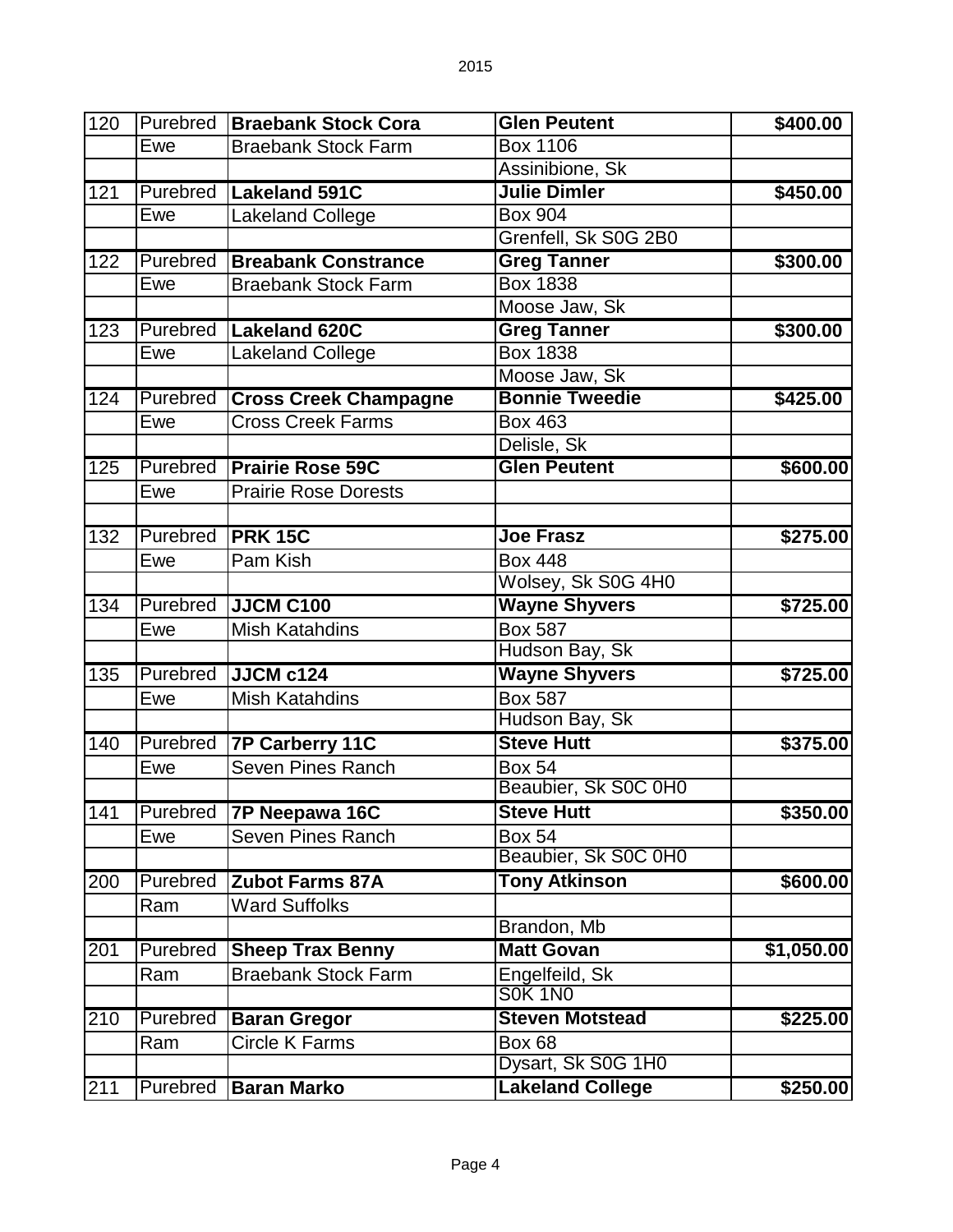|     | Ram      | <b>Circle K Farms</b>           | 5707 College Dr          |                        |
|-----|----------|---------------------------------|--------------------------|------------------------|
|     |          |                                 | Vermilion, Sk            |                        |
| 220 |          | <b>Purebred Furze Chris 21C</b> | <b>Greg Tanner</b>       | \$450.00               |
|     | Ram      | <b>Furze Farms Ltd</b>          | <b>Box 1838</b>          |                        |
|     |          |                                 | Moose Jaw, Sk            |                        |
| 221 | Purebred | <b>Cross Creek Capt Morgan</b>  | <b>Kim MacDougal</b>     | \$475.00               |
|     | Ram      | <b>Cross Creek Farms</b>        | <b>Box 10C RR1</b>       |                        |
|     |          |                                 | Regina, sk               |                        |
| 230 | Purebred | Georgella F71 C                 | <b>Alexander Irvine</b>  | \$1,000.00             |
|     | Ram      | Georgella Farms                 | <b>Box 219</b>           |                        |
|     |          |                                 | Cupar, Sk S0G 040        |                        |
| 231 | Purebred | (Sub) Georgella 95C             | <b>Livestock Plus</b>    | \$1,000.00             |
|     | Ram      | Georgella Farms                 | <b>Bryan Murray</b>      |                        |
|     |          |                                 |                          |                        |
| 242 | Purebred | <b>PRK 22C</b>                  | <b>Wayne Shryvers</b>    | \$250.00               |
|     | Rams     | Pam Kish                        |                          |                        |
| 244 |          | Purebred JJCM C28               | <b>Will Gilmore</b>      | \$650.00               |
|     | Rams     | <b>Mish Katahdins</b>           | <b>Box 864</b>           |                        |
|     |          |                                 | Radville, Sk             |                        |
| 250 | Purebred | <b>Bell Ryder 3B</b>            | <b>Tristan Crooks</b>    | \$350.00               |
|     | Rams     | <b>Kimdain Sheep</b>            | Weyburn, Sk              |                        |
|     |          |                                 |                          |                        |
| 251 | Purebred | <b>Rocking S EL Grande 11B</b>  | <b>Morinville Colony</b> | \$500.00               |
|     | Rams     | Rocking S Ranch                 | Sturgeon County, Ab      |                        |
|     |          |                                 | <b>T8R 0H3</b>           |                        |
| 260 | Purebred | <b>Ward 87A</b>                 | <b>Morinville Colony</b> | \$2,300.00             |
|     | Rams     | Rocking S Ranch                 | Sturgeon County, Ab      |                        |
|     |          |                                 | <b>T8R 0H3</b>           |                        |
| 261 |          | Purebred   Rocking S Jackson 9B | <b>Morinville Colony</b> | $\overline{$1,000.00}$ |
|     | Rams     | Rocking S Ranch                 | Sturgeon County, Ab      |                        |
|     |          |                                 | <b>T8R 0H3</b>           |                        |
| 262 | Purebred | <b>Rocking S Jack 8B</b>        | <b>Morinville Colony</b> | \$1,000.00             |
|     | Rams     | Rocking S Ranch                 | Sturgeon County, Ab      |                        |
|     |          |                                 | <b>T8R 0H3</b>           |                        |
| 265 | Purebred | 7P Gillam 17 C                  | <b>Tom Schmidt</b>       | \$475.00               |
|     | Rams     | Seven Pines Ranch               | <b>Box 243</b>           |                        |
|     |          |                                 | Earl Grey, Sk S0G 1T0    |                        |
| 267 | Purebred | <b>Flying F Chico</b>           | <b>Lyle McLaren</b>      | \$800.00               |
|     | Rams     | <b>Flying F Ranch</b>           | <b>Box 437</b>           |                        |
|     |          |                                 | Arcola, Sk               |                        |
| 270 | Purebred | <b>Double L Baxter 2B</b>       | <b>Warde Johnson</b>     | \$575.00               |
|     | Rams     | Double L Farms                  | <b>Box 374</b>           |                        |